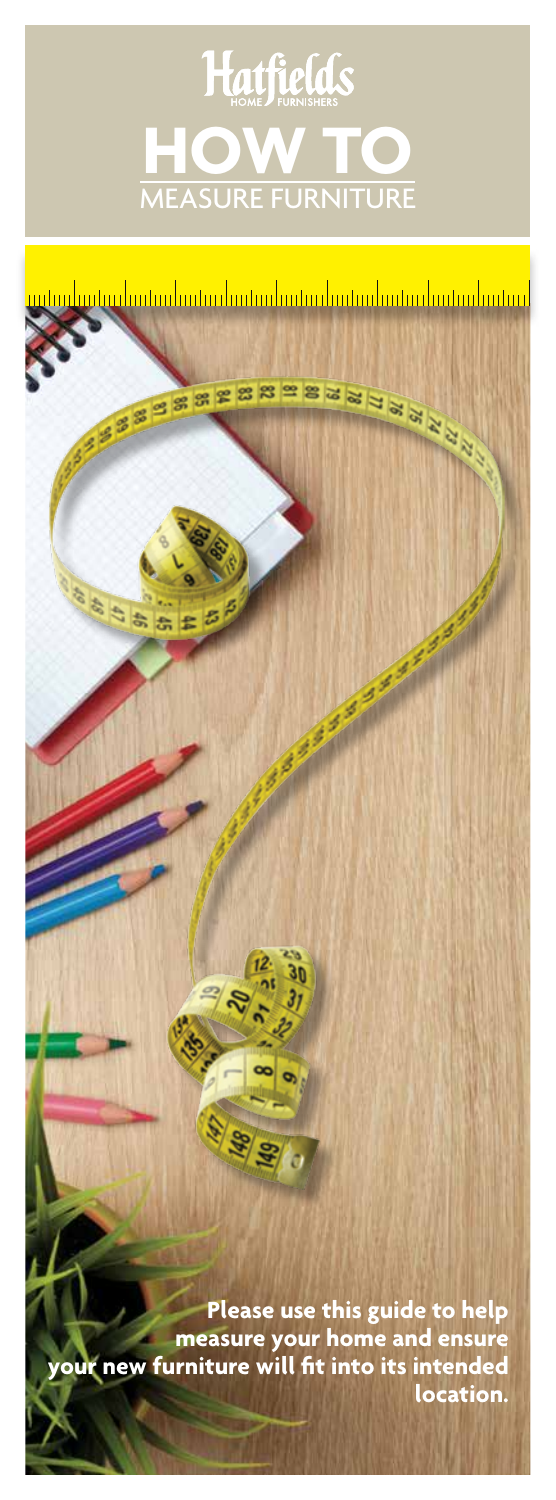### **MEASURE YOUR FURNITURE**





Sofa Diagonal Depth X







Turning Area C

When considering your new furniture, it's important to think carefully about both the space it will occupy and the access into the room. To avoid any problems that may arise please use the following guide:

Make a Plan. Judge how much space your new furniture will occupy by placing newspaper on the floor to the right size, remembering to allow room for reclining sofas and to pull out dining chairs or divan drawers.

Measure the Access. Measure any potential problem points along the access route to the room of your choice, particularly door heights and widths, narrow corridors, tight corners and stair bannisters. Please take note of any other obstacles such as ceiling fixtures or wall lights, and plan to remove all breakable objects on the route.

Measure your Furniture as follows, or ask us to do it for you.

**Sofas.** Measure the width (shown as W) and diagonal depth (shown as X) on our diagrams. To get the diagonal depth, remove any back cushions, then measure the distance from the rear corner of the sofa to the centre of a line from the top of the arm to the top of the highest point of the back. The width must be less than the door height (shown as A) and the turning area (shown as C). The diagonal depth must be less than the door width (shown as B).

Cabinets. Measure the diagonal height at the widest point (shown as Y) and the depth (shown as Z). The diagonal height must be less than the door height (shown as A) and the turning area (shown as C). The depth must be less than the door width (shown as B).

#### ACCESS INTO YOUR HOME

Access Route. We will do all we can to make sure your new furniture reaches the room for which it was intended, but unfortunately we can't accept responsibility for determining that the goods are fit for purpose and the dimensions are suitable. If access is difficult, a door or window may need to be removed so it is essential to arrange this beforehand with your own chosen contractor beforehand.

Delivery Enquires. For all enquires relating to the delivery of your order please call 01206 765444.

Hatfields Home Furnishers (Stanway) Limited are not responsible for personal injury (not caused by Hatfields' negligence), damage to property, or damage arising by reason of inadequate delivery instructions and/or difficulties due to obtaining access. Hatfields are only responsible for deliveries to the customers' entrance door.